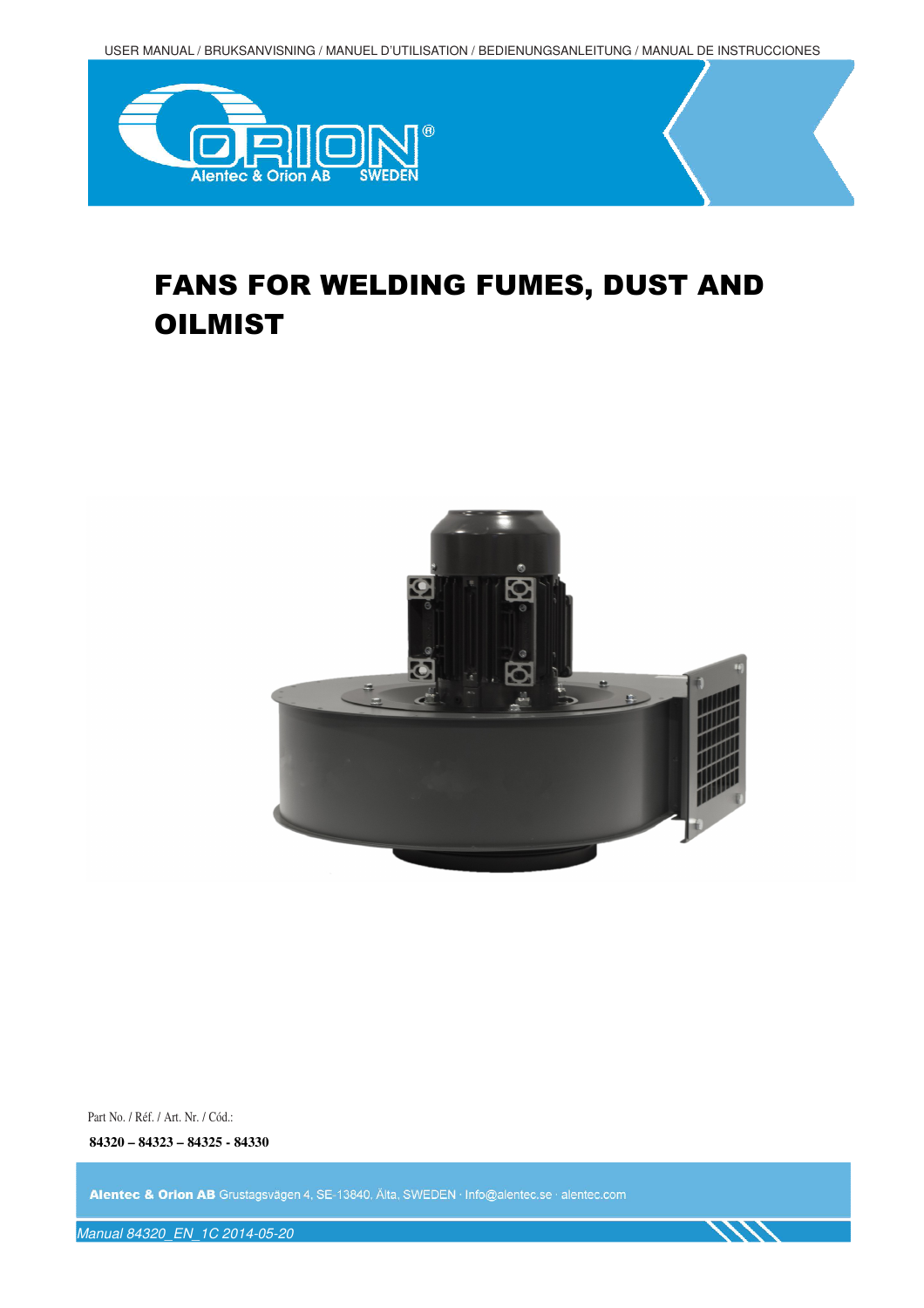### **Fans for welding fumes, dust and oilmist.**

Alentec & Orion AB offers a wide range of fans, fulfilling every demand for fans meant for workshops. The fans are equipped with a non-sparking impeller of aluminium, especially designed to resist welding fumes, dust and oil mist. Matched diameter of inlet and outlet (84320-84325) provides a smooth continuous airflow and a high capacity. By using Alentec & Orion AB´s automatic control equipment for energy saving (84315 and 83020) the performance of the fan is utilized to its maximum, enabling a more efficient extraction rate and also reducing the energy costs. For information on ancillary control equipment and accessories, please contact Alentec & Orion. The fans are intended and designed for use with a centralised ducting system.

### **Delivery**

The fans are delivered complete with different support or intended or intended for direct mounting according to the table below.

**NOTE!** Alentec & Orion AB product responsibility only applies if the equipment is not altered or added to, other than with the written consent of Alentec & Orion AB.

| Prod.nr                 | Mounting<br>example                            | Support             | Inlet<br>mm              | Outlet<br>mm             | XIX /<br>84323 |
|-------------------------|------------------------------------------------|---------------------|--------------------------|--------------------------|----------------|
| 84320<br>84323<br>84325 | Mounting on wall<br>or ceiling.                | Tubular<br>supporty | Ø 160 sleeve             | $Ø$ 160 sleeve           | 84320          |
| 84330                   | Various<br>Applications.                       |                     | $\varnothing$ 250 sleeve | □142x215*                |                |
| 84320<br>84323<br>84325 | Direct to Swing arm,<br>$(84414-16, 88418-19)$ | Angled<br>support   | $\varnothing$ 160 sleeve | $\varnothing$ 160 sleeve | 84330          |
| 84330                   |                                                |                     | $\varnothing$ 250 sleeve | □142x215*                |                |
| 84320<br>84323<br>84325 | Direct to Extraction arm<br>$(84400-05)$       |                     | Ø 160 sleeve             |                          |                |
| 84330                   |                                                |                     | $\varnothing$ 250 sleeve | □142x215*                |                |

\*For outlets with round sleeves, see "accessories".

### **Advantages**

- Non-sparking impeller designed for vehicle exhaust gas, volatile fumes and dust.
- High capacity and low sound level.
- Housing constructed in 1-1,5 mm sheet metal, finished impact resistant enamel.
- All fans are equipped with a protective grill at both the inlet and the outlet.
- Long working life
- Flexible fan house enabling simple duct connections on in- and outlet.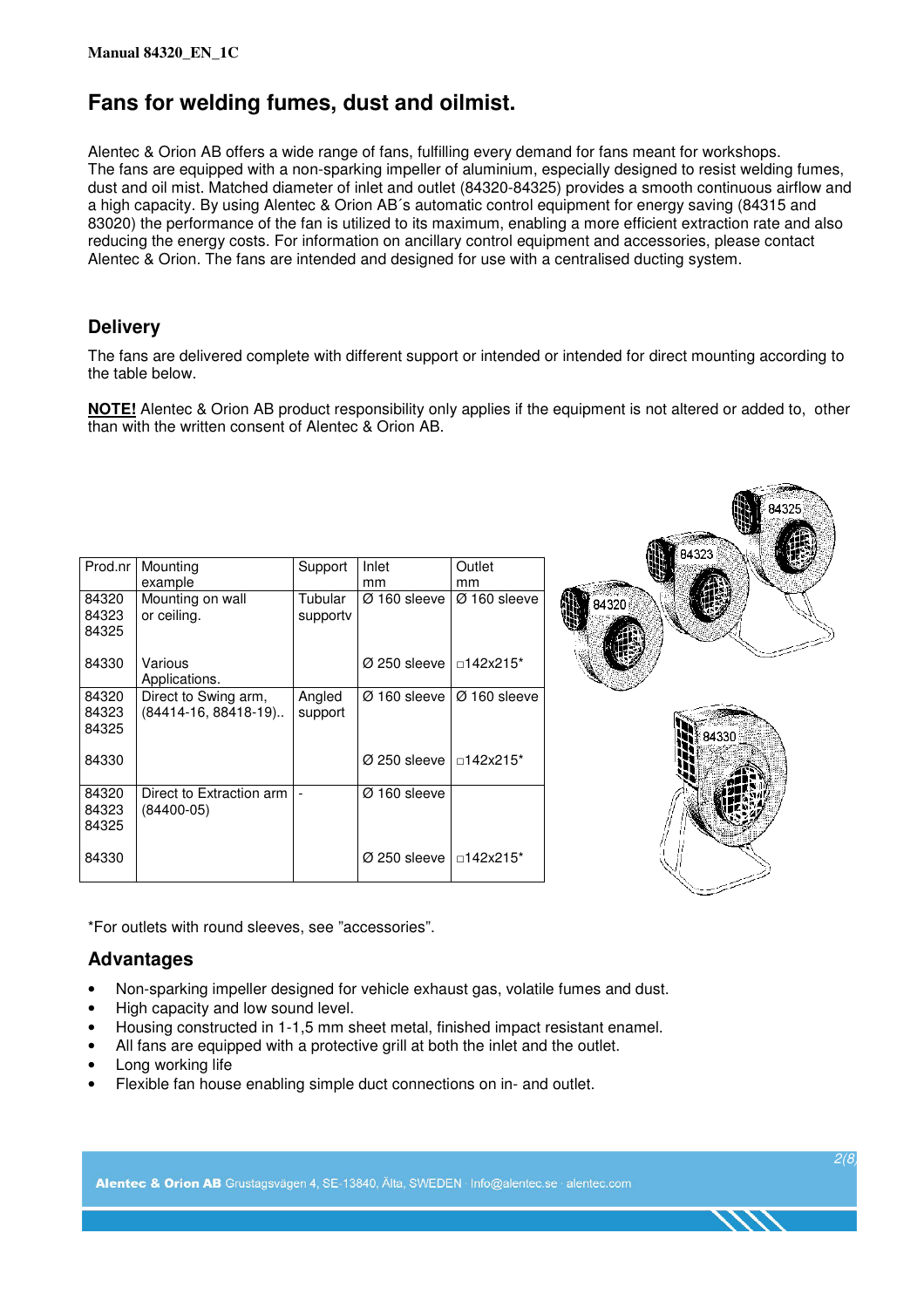### **Technical data**

### 84320

Power supply: 230/400 V 3~ Frequency: 50 Hz Output: 0,37 kW Rated current: 1,02-1,1 A Motor speed 2800: rpm

#### 84323

Power supply: 230/400 V 3~ Frequency: 50 Hz Output: 0,55 kW Rated current: 1,4-1,5 A Motor speed 2800: rpm

### 84325

Power supply: 230/400 V 3~ Frequency: 50 Hz Output: 0,75 kW Rated current: 1,9-2 A Motor speed: 2800 rpm

### 84330

Power supply: 230/400 V 3~ Frequency: 50 Hz Output: 1,1 kW Rated current: 2,5-2,7 A Motor speed 2800: rpm

### **Safety information**

- 1. A strong safety net is fitted to the in- and outlet of the fan.
- 2. Connection onto the electrical system may only be carried out by certified electricians.

NOTE! IT IS PROHIBITED TO INTERFERE WITH THE ABOVE SAFETY PRECAUTIONS.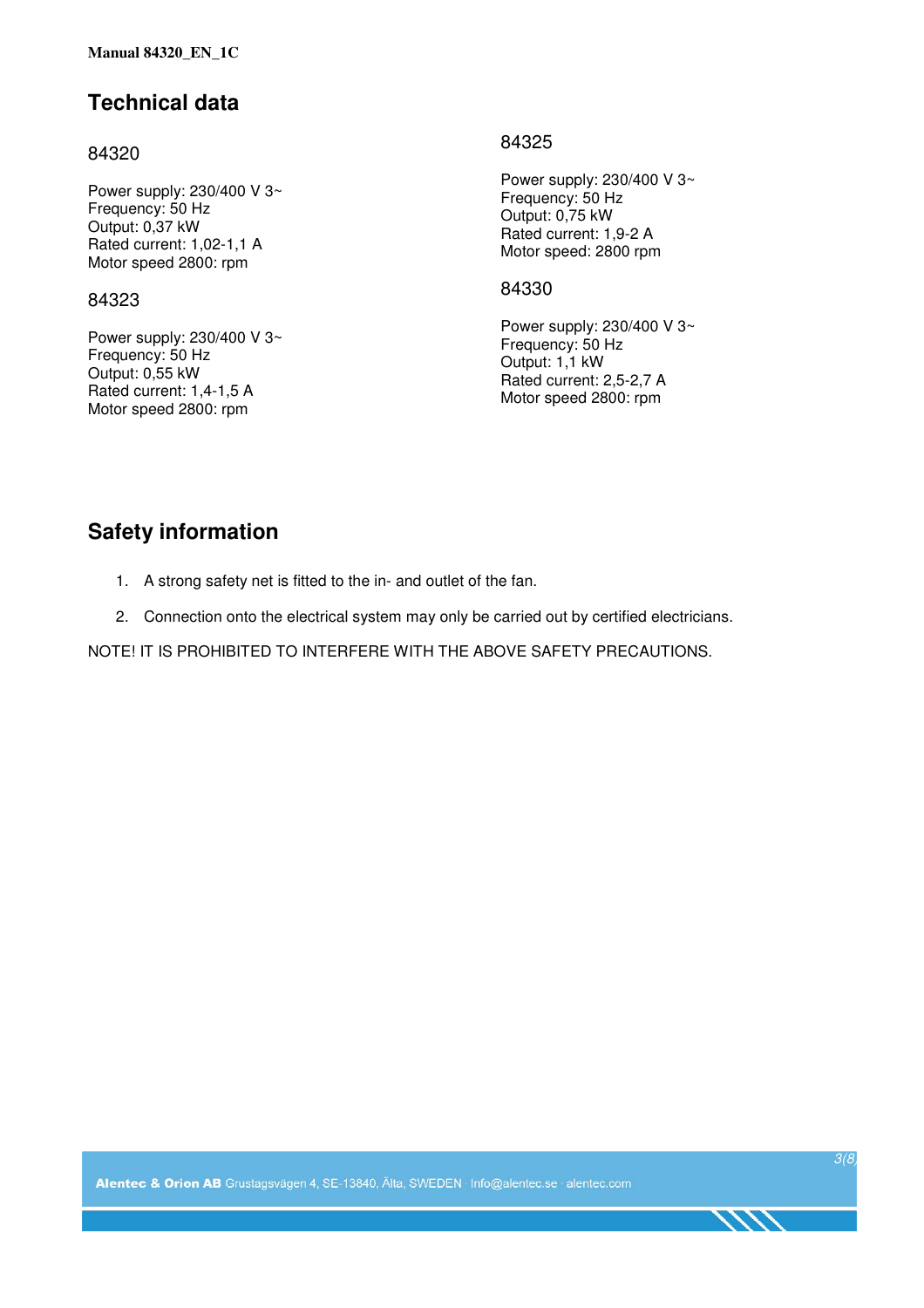### **Airflow through different outlets and freeblowing**

| Extractor                | No of          | 84320        | 84323                 | 84325       | 84330        |
|--------------------------|----------------|--------------|-----------------------|-------------|--------------|
| type                     | extractors     | $1300m^3/h$  | 1800m <sup>3</sup> /h | $2100m^3/h$ | $3000m^3/h$  |
| <b>Extraction arm</b>    |                | 1000**       | 1250**                | 1400        |              |
| 2m                       | 2              |              | 600                   | 650         | 1300**       |
| (84400)                  | 3              |              |                       |             | 850          |
|                          | $\overline{4}$ |              |                       |             |              |
|                          | 5              |              |                       |             |              |
| <b>Extraction arm</b>    | 1              | 950**        | 1200**                | 1300        |              |
| 3, 4 m                   | 2              |              | 50                    | 600         | 1200**       |
| (84402,                  | 3              |              |                       |             | 750          |
| 84405)                   | 4              |              |                       |             |              |
|                          | 5              |              |                       |             |              |
| Extraction arm           | 1              |              | 750                   | 1000**      |              |
| with extension           | 2              |              |                       |             | 1050**       |
| $(84414-16 +$            | 3              |              |                       |             | 650          |
| 84400-05)                | 4              |              |                       |             |              |
|                          | 5              |              |                       |             |              |
| Capacity freeblowing     |                | 1400         | 1800                  | 2160        | 3000         |
| Motor output kW          |                | 0.37         | 0.55                  | 0,75        | 1,1          |
| Voltage V                |                | 400,3 $\sim$ | 400, $32$             | 400, $32$   | 400, $3\sim$ |
| Rated current Amp        |                | $1,02-1,1$   | $1,4-1,5$             | $1,9-2$     | $2,5 - 2,7$  |
| Sound level dB(A) house  |                | 63           | 63,8                  | 65,9        | 68,1         |
| Sound level dB(A) inlet  |                | 69           | 69.1                  | 68,6        | 75,8         |
| Sound leveldB(A) uoutlet |                | 72,7         | 72,7                  | 76,4        | 81,6         |
| Motor speed rpm          |                | 2800         | 2800                  | 2800        | 2800         |

\*\*Recommended fans.

#### **Pressure loss chart for 84320-30.**



Alentec & Orion AB Grustagsvägen 4, SE-13840, Älta, SWEDEN · Info@alentec.se · alentec.com

4(8)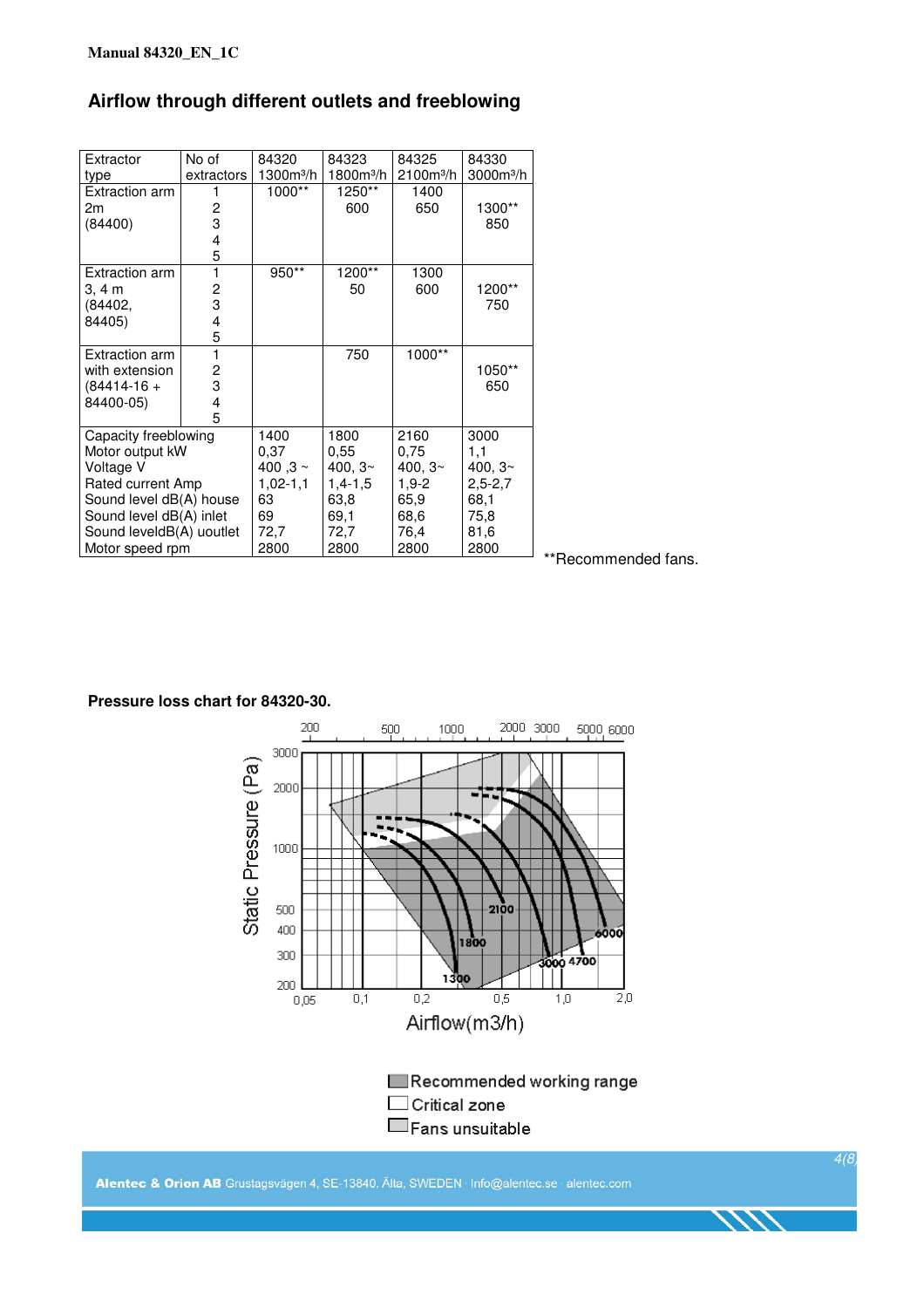### **Dimensions – tubular support**

Fan mounted on tubular support. For various applications.



### **Dimensions – angled support.**

Fan mounted on angled support. For direct mounting on Extension arm (84414-16)

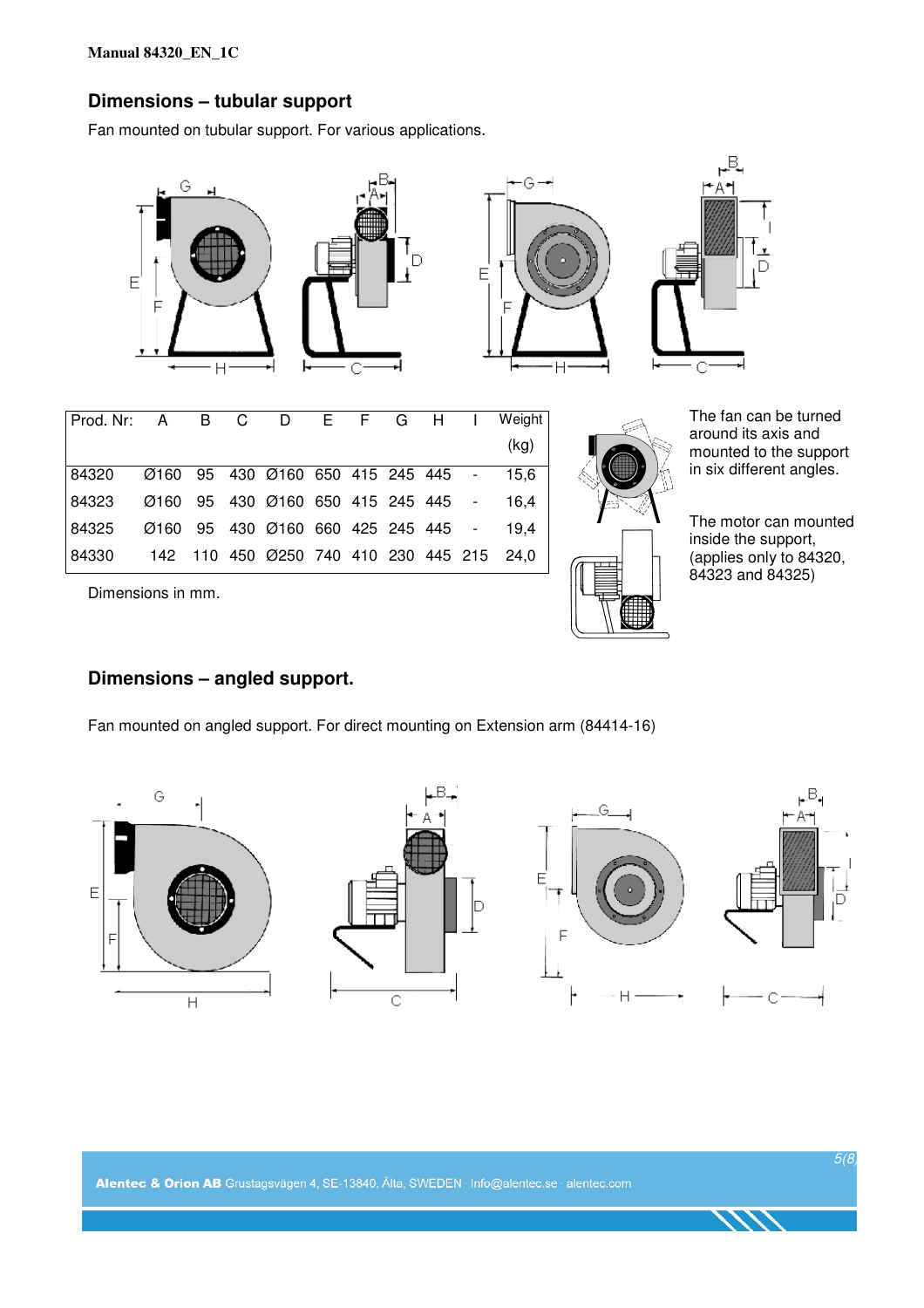### **Manual 84320\_EN\_1C**

|                                                 |  |  |  |  | Prod. Nr: A B C D E F G H I Weight (kg) |
|-------------------------------------------------|--|--|--|--|-----------------------------------------|
|                                                 |  |  |  |  |                                         |
|                                                 |  |  |  |  |                                         |
|                                                 |  |  |  |  |                                         |
|                                                 |  |  |  |  |                                         |
| 84330 142 110 430 0250 560 250 230 515 215 24,0 |  |  |  |  |                                         |

Dimensions in mm.

### **Dimensions**

Fan without support. For direct mounting on Extraction arm (84400-05).



|                                                                |  |  |  |  | 12.6 |
|----------------------------------------------------------------|--|--|--|--|------|
| l84323     Ø160   95   355  Ø160  430  200  245  445    -      |  |  |  |  | 13.4 |
| 84325     Ø160   95   395   Ø160   430   200   245   445     - |  |  |  |  | 16.4 |
| 84330      142    110  430  Ø250  560  250  230  515  215      |  |  |  |  | 24.0 |
|                                                                |  |  |  |  |      |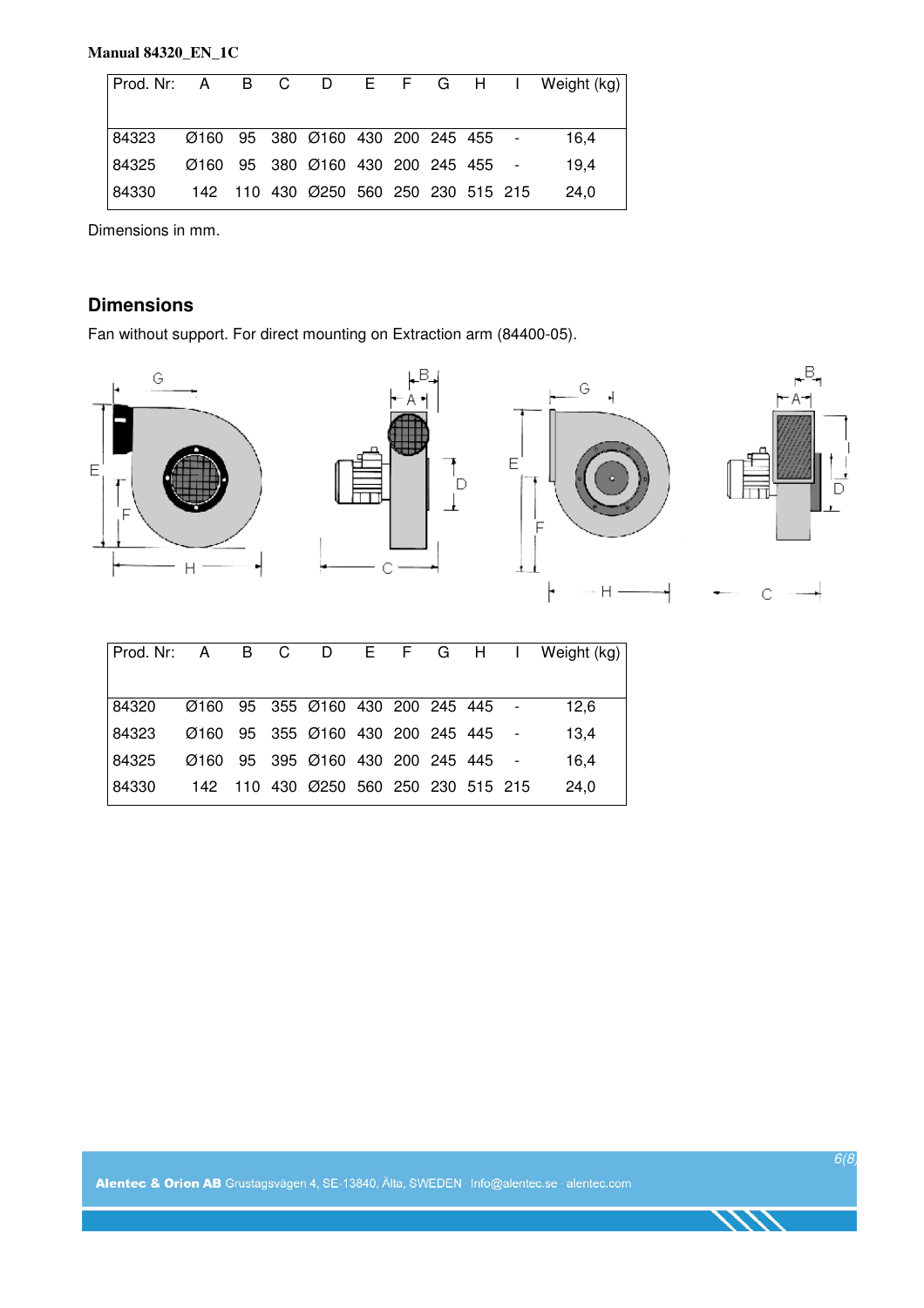## **Spare part drawing**

84320, 23, 25



84330

Alentec & Orion AB Grustagsvägen 4, SE-13840, Älta, SWEDEN · Info@alentec.se · alentec.com